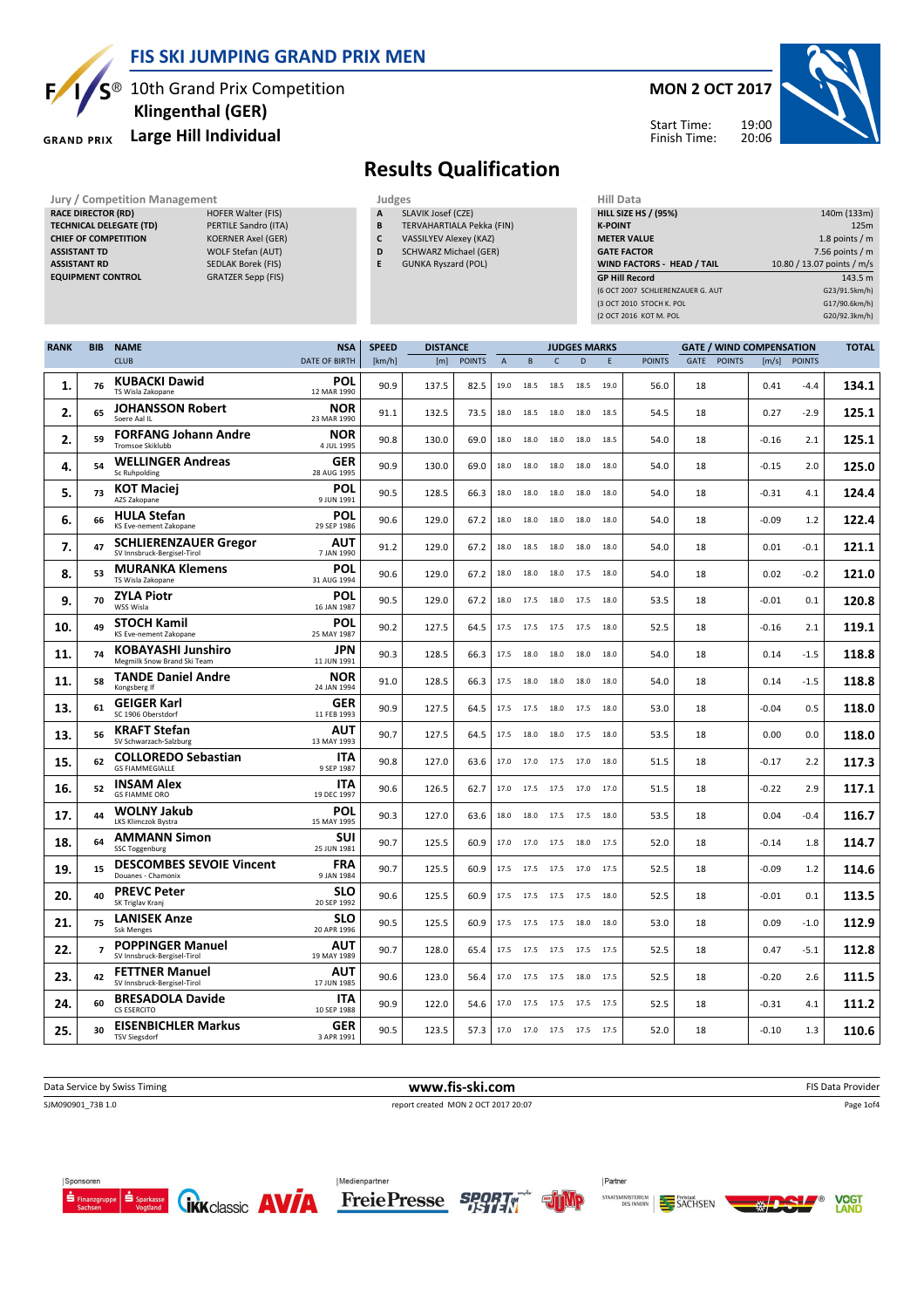FIS SKI JUMPING GRAND PRIX MEN

Б,

S<sup>®</sup> 10th Grand Prix Competition Klingenthal (GER)

Large Hill Individual **GRAND PRIX** 

MON 2 OCT 2017





# Results Qualification

| <b>RANK</b>          | <b>BIB</b> | <b>NAME</b>                                                  | <b>NSA</b>                | <b>SPEED</b> | <b>DISTANCE</b> |               |             |                |                | <b>JUDGES MARKS</b>          |      |               |      |               | <b>GATE / WIND COMPENSATION</b> |               | <b>TOTAL</b> |
|----------------------|------------|--------------------------------------------------------------|---------------------------|--------------|-----------------|---------------|-------------|----------------|----------------|------------------------------|------|---------------|------|---------------|---------------------------------|---------------|--------------|
|                      |            | <b>CLUB</b>                                                  | <b>DATE OF BIRTH</b>      | [km/h]       | [m]             | <b>POINTS</b> | $\mathsf A$ | B              | C              | $\mathsf{D}$                 | E    | <b>POINTS</b> | GATE | <b>POINTS</b> | [m/s]                           | <b>POINTS</b> |              |
| 26.                  | 39         | NAZAROV Mikhail<br>Moscow RGSH Stolitsa Dinamo               | RUS<br>14 OCT 1994        | 90.5         | 123.5           | 57.3          | 17.0        | 16.5           | 17.0           | 17.0                         | 17.0 | 51.0          | 18   |               | $-0.09$                         | 1.2           | 109.5        |
| 27.                  | 68         | <b>SEMENIC Anze</b><br><b>NSK TRZIC FMG</b>                  | SLO<br>1 AUG 1993         | 90.7         | 121.5           | 53.7          | 17.5        | 17.0           | 17.5           | 17.5                         | 17.5 | 52.5          | 18   |               | $-0.22$                         | 2.9           | 109.1        |
| 28.                  | 50         | <b>WANK Andreas</b><br>SC Hinterzarten                       | GER<br>18 FEB 1988        | 91.1         | 122.5           | 55.5          | 17.0        | 17.5           | 17.5           | 17.5                         | 17.5 | 52.5          | 18   |               | $-0.08$                         | 1.0           | 109.0        |
| 29.                  | 28         | <b>FREITAG Richard</b><br>SG Nickelhuette Aue                | <b>GER</b><br>14 AUG 1991 | 89.9         | 123.0           | 56.4          | 17.5        | 17.5           | 17.5           | 17.0                         | 17.5 | 52.5          | 18   |               | 0.09                            | $-1.0$        | 107.9        |
| 30.                  | 41         | PEIER Killian<br>Vallee du Joux                              | <b>SUI</b><br>28 MAR 1995 | 90.7         | 121.5           | 53.7          | 17.0        | 17.0           | 17.5           | 17.5                         | 17.5 | 52.0          | 18   |               | $-0.15$                         | 2.0           | 107.7        |
| 31.                  | 67         | <b>KORNILOV Denis</b><br>Sdushor CSP N. Novgorod Dinamo      | <b>RUS</b><br>17 AUG 1986 | 90.6         | 123.5           | 57.3          | 17.0        |                |                | 16.5 17.5 17.0 17.5          |      | 51.5          | 18   |               | 0.11                            | $-1.2$        | 107.6        |
| 32.                  | 24         | <b>VANCURA Tomas</b><br>TJ Dukla Liberec                     | <b>CZE</b><br>10 SEP 1996 | 90.8         | 121.0           | 52.8          | 17.0        | 17.0           | 17.5 17.0      |                              | 17.0 | 51.0          | 18   |               | $-0.26$                         | 3.4           | 107.2        |
| 33.                  | 57         | <b>TAKEUCHI Taku</b><br>Kitano Construction Corp. Ski Club   | JPN<br>20 MAY 1987        | 90.9         | 122.5           | 55.5          | 17.0        | 17.5           | 17.5 18.0      |                              | 17.5 | 52.5          | 18   |               | 0.09                            | $-1.0$        | 107.0        |
| 34.                  | 29         | <b>HARADA Yumu</b><br>Megmilk Snow Brand Ski Team            | JPN<br>15 SEP 1990        | 90.5         | 122.5           | 55.5          | 17.0        | 17.5           | 17.0           | 17.0                         | 17.5 | 51.5          | 18   |               | 0.01                            | $-0.1$        | 106.9        |
| 35.                  | 36         | <b>PASCHKE Pius</b><br>WSV Kiefersfelden                     | GER<br>20 MAY 1990        | 90.0         | 120.5           | 51.9          | 17.0        |                | 17.5 17.5 17.5 |                              | 17.5 | 52.5          | 18   |               | $-0.14$                         | 1.8           | 106.2        |
| 36.                  | 51         | <b>FANNEMEL Anders</b><br>Hornindal II                       | NOR<br>13 MAY 1991        | 90.8         | 120.5           | 51.9          | 17.0        | 17.0           | 17.5           | 17.0                         | 17.5 | 51.5          | 18   |               | $-0.13$                         | 1.7           | 105.1        |
| 37.                  | 35         | <b>ALAMOMMO Andreas</b><br>Ounasvaaran Hiihtoseura           | FIN<br>23 DEC 1998        | 91.0         | 122.5           | 55.5          | 17.5        | 17.5           | 17.5           | 17.5                         | 17.5 | 52.5          | 18   |               | 0.29                            | $-3.1$        | 104.9        |
| 38.                  | 4          | <b>SIEGEL David</b><br>SV Baiersbronn                        | <b>GER</b><br>28 AUG 1996 | 90.3         | 124.0           | 58.2          | 17.0        | 17.0           | 17.5           | 17.0                         | 17.5 | 51.5          | 18   |               | 0.48                            | $-5.2$        | 104.5        |
| 39.                  | 69         | <b>LEYHE Stephan</b><br>SC Willingen                         | GER<br>5 JAN 1992         | 90.4         | 119.5           | 50.1          | 17.0        |                | 17.5 17.5 17.5 |                              | 17.5 | 52.5          | 18   |               | $-0.08$                         | 1.0           | 103.6        |
| 40.                  | 27         | <b>SCHULER Andreas</b><br>Einsiedeln                         | SUI<br>30 DEC 1995        | 90.3         | 122.5           | 55.5          | 17.0        | 17.0           |                | 17.5 17.0 17.0               |      | 51.0          | 18   |               | 0.29                            | $-3.1$        | 103.4        |
| 41.                  | 19         | <b>AIGRO Artti</b><br>Pohjakotkas/Otepaa                     | <b>EST</b><br>29 AUG 1999 | 90.2         | 122.5           | 55.5          | 17.0        | 17.0           | 17.5 17.0      |                              | 17.5 | 51.5          | 18   |               | 0.36                            | $-3.9$        | 103.1        |
| 42.                  | 71         | <b>GANGNES Kenneth</b><br>Kolbukameratene IL                 | NOR<br>15 MAY 1989        | 90.9         | 119.0           | 49.2          | 17.0        | 17.0           | 17.5           | 17.5                         | 17.5 | 52.0          | 18   |               | $-0.13$                         | 1.7           | 102.9        |
| 43.                  | 33         | <b>LARINTO Ville</b><br>Lahden Hiihtoseura                   | <b>FIN</b><br>11 APR 1990 | 90.5         | 117.0           | 45.6          | 16.5        | 17.0           | 17.0           | 17.0                         | 17.0 | 51.0          | 18   |               | $-0.47$                         | 6.1           | 102.7        |
| 44.                  | 38         | <b>JELAR Ziga</b><br>Sk Triglav kranj                        | SLO<br>22 OCT 1997        | 90.1         | 120.0           | 51.0          | 17.0        | 17.0           | 17.0           | 17.0                         | 17.5 | 51.0          | 18   |               | $-0.04$                         | 0.5           | 102.5        |
| 45.                  | 34         | <b>AIGNER Clemens</b><br>SV Innsbruck-Bergisel-Tirol         | AUT<br>2 FEB 1993         | 90.5         | 120.0           | 51.0          | 17.0        | 17.5           | 17.5           | 17.5                         | 17.5 | 52.5          | 18   |               | 0.10                            | $-1.1$        | 102.4        |
| 46.                  | 21         | <b>SCHMID Constantin</b><br>Wsv Oberaudorf                   | <b>GER</b><br>27 NOV 1999 | 90.4         | 121.5           | 53.7          | 17.0        | 17.5           | 17.5           | 17.0                         | 17.5 | 52.0          | 18   |               | 0.33                            | $-3.6$        | 102.1        |
| 47.                  | 72         | <b>KLIMOV Evgeniy</b><br>GBU TSTOVS Moskovskaya oblast Ski s | <b>RUS</b><br>3 FEB 1994  | 90.9         | 119.5           | 50.1          | 17.0        | 17.0           | 17.0           | 17.5                         | 17.0 | 51.0          | 18   |               | $-0.07$                         | 0.9           | 102.0        |
| 48.                  | 20         | <b>STURSA Vojtech</b><br>Dukla Liberec                       | <b>CZE</b><br>3 AUG 1995  | 90.3         | 120.5           | 51.9          | 17.0        | 16.5           | 16.5           | 17.0                         | 17.0 | 50.5          | 18   |               | 0.06                            | $-0.6$        | 101.8        |
| 49.                  | 1          | <b>LISSO Justin</b><br>Wsv Schmiedefeld                      | GER<br>12 DEC 1999        | 90.6         | 118.5           | 48.3          | 16.5        | 17.0           | 17.5 17.0      |                              | 17.0 | 51.0          | 18   |               | $-0.16$                         | 2.1           | 101.4        |
| 50.                  | 13         | <b>HLAVA Lukas</b><br>Dukla Liberec                          | <b>CZE</b><br>10 SEP 1984 | 90.0         | 120.0           | 51.0          | 17.5        | 17.0 17.5 17.5 |                |                              | 17.0 | 52.0          | 18   |               | 0.28                            | $-3.0$        | 100.0        |
| <b>Not Qualified</b> |            |                                                              |                           |              |                 |               |             |                |                |                              |      |               |      |               |                                 |               |              |
| 51.                  | 46         | <b>BICKNER Kevin</b><br>Norge Ski Club                       | <b>USA</b><br>23 SEP 1996 | 90.7         | 120.0           | 51.0          |             |                |                | 17.0  16.5  17.0  16.5  16.5 |      | 50.0          | 18   |               | 0.25                            | $-2.7$        | 98.3         |
| 52.                  | 43         | <b>SCHIFFNER Markus</b><br>UVB Hinzenbach-Oberoesterreich    | <b>AUT</b><br>5 JUN 1992  | 91.0         | 117.5           | 46.5          |             |                |                | 16.5 16.5 16.5 16.0 17.0     |      | 49.5          | 18   |               | $-0.13$                         | 1.7           | 97.7         |
| 53.                  | 18         | <b>BOYD-CLOWES Mackenzie</b><br>Altius Nordic Ski Club       | <b>CAN</b><br>13 JUL 1991 | 90.3         | 117.0           | 45.6          | 17.0        |                |                | 16.5 17.0 17.0 17.0          |      | 51.0          | 18   |               | $-0.08$                         | 1.0           | 97.6         |
| 54.                  | 3          | <b>HOFFMANN Felix</b><br>SWV Goldlauter                      | GER<br>14 OCT 1997        | 89.6         | 120.5           | 51.9          | 17.0        |                |                | 16.5 17.0 17.0 17.0          |      | 51.0          | 18   |               | 0.51                            | $-5.5$        | 97.4         |
| 55.                  | 26         | <b>HAYBOECK Michael</b><br>UVB Hinzenbach-Oberoesterreich    | <b>AUT</b><br>5 MAR 1991  | 90.8         | 116.5           | 44.7          |             |                |                | 16.5 16.5 17.0 17.5 17.0     |      | 50.5          | 18   |               | $-0.14$                         | 1.8           | 97.0         |
|                      |            |                                                              |                           |              |                 |               |             |                |                |                              |      |               |      |               |                                 |               |              |

Data Service by Swiss Timing **EXECUTE CONCIDENT WWW.fis-ski.com** FIS Data Provider SJM090901\_73B 1.0 report created MON 2 OCT 2017 20:07

Page 2of4











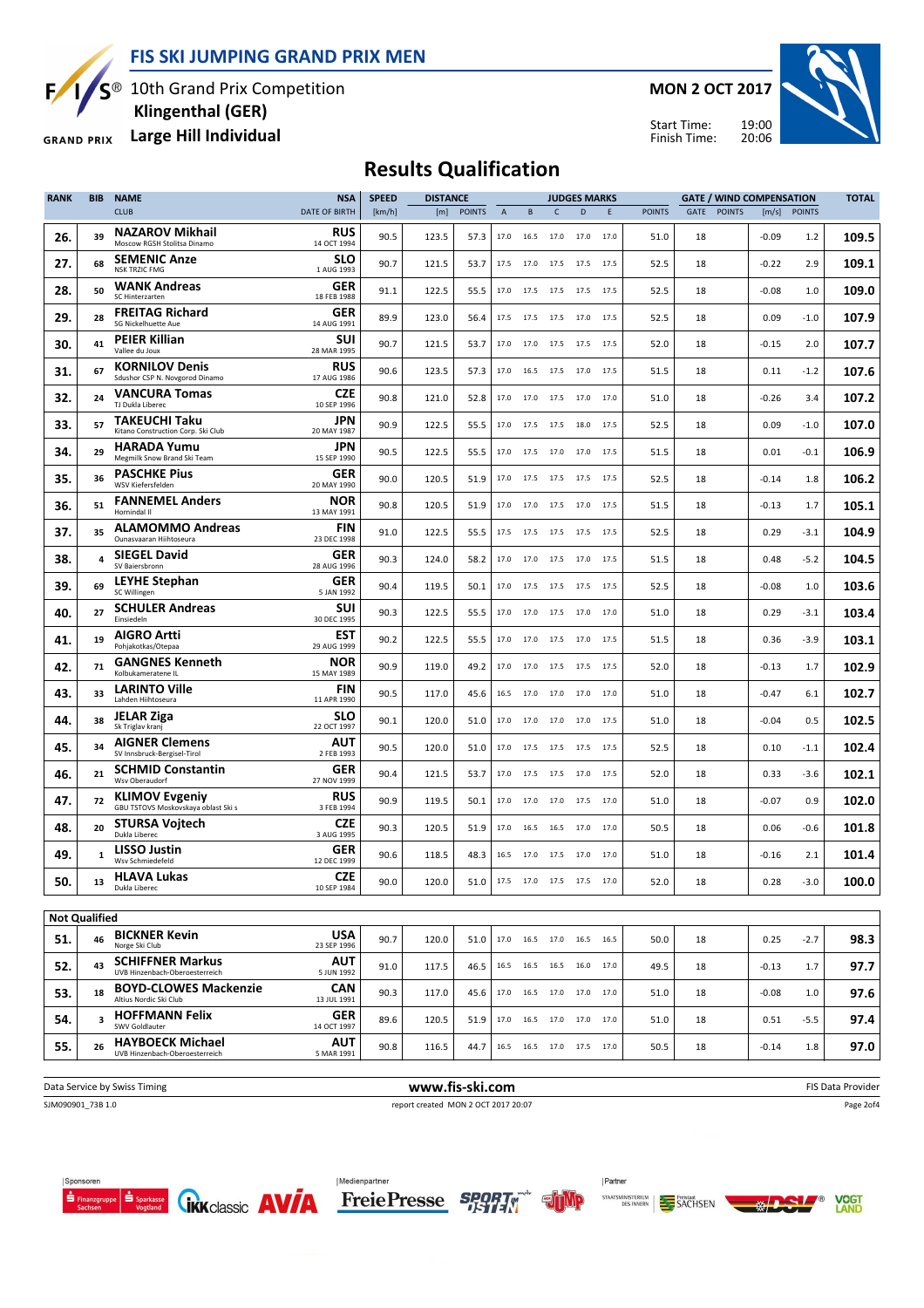FIS SKI JUMPING GRAND PRIX MEN

Б,

S<sup>®</sup> 10th Grand Prix Competition Klingenthal (GER)

Large Hill Individual **GRAND PRIX** 

MON 2 OCT 2017



Start Time: Finish Time:

# Results Qualification

| <b>RANK</b> | <b>BIB</b>               | <b>NAME</b>                                              | <b>NSA</b>                | <b>SPEED</b> | <b>DISTANCE</b><br><b>JUDGES MARKS</b><br><b>GATE / WIND COMPENSATION</b> |            |                |      |                |                |      | <b>TOTAL</b>  |      |               |         |              |      |
|-------------|--------------------------|----------------------------------------------------------|---------------------------|--------------|---------------------------------------------------------------------------|------------|----------------|------|----------------|----------------|------|---------------|------|---------------|---------|--------------|------|
|             |                          | <b>CLUB</b>                                              | DATE OF BIRTH             | [km/h]       |                                                                           | [m] POINTS | $\overline{A}$ | B    | $\mathsf{C}$   | D              | F.   | <b>POINTS</b> | GATE | <b>POINTS</b> |         | [m/s] POINTS |      |
| 56.         | 63                       | <b>JUSTIN Rok</b><br>SSD Stol Zirovnica                  | <b>SLO</b><br>6 APR 1993  | 90.8         | 114.5                                                                     | 41.1       | 16.5           | 16.0 | 17.0           | 17.0           | 17.0 | 50.5          | 18   |               | $-0.40$ | 5.2          | 96.8 |
| 57.         | 37                       | <b>ZUPANCIC Miran</b><br>SK Zagorje                      | <b>SLO</b><br>11 NOV 1989 | 90.7         | 116.0                                                                     | 43.8       | 16.5           | 17.0 |                | 16.5 17.0 17.0 |      | 50.5          | 18   |               | $-0.09$ | 1.2          | 95.5 |
| 58.         | 23                       | <b>JANDA Jakub</b><br>Dukla Liberec                      | <b>CZE</b><br>27 APR 1978 | 90.2         | 117.0                                                                     | 45.6       | 17.0           | 17.0 | 17.0 17.0      |                | 17.5 | 51.0          | 18   |               | 0.20    | $-2.2$       | 94.4 |
| 59.         | q                        | <b>ZOGRAFSKI Vladimir</b><br><b>NSA</b>                  | <b>BUL</b><br>14 JUL 1993 | 89.8         | 116.0                                                                     | 43.8       | 16.5           | 16.5 | 16.5 16.0      |                | 16.5 | 49.5          | 18   |               | $-0.04$ | 0.5          | 93.8 |
| 60.         | 16                       | <b>NOMME Martti</b><br>Andsumae Skiclub                  | <b>EST</b><br>7 AUG 1993  | 90.5         | 113.0                                                                     | 38.4       | 16.5           | 16.5 | 17.0           | 16.5           | 16.5 | 49.5          | 18   |               | $-0.35$ | 4.6          | 92.5 |
| 61.         | 32                       | <b>PAVLOVCIC Bor</b><br>Nd Ratece planica                | <b>SLO</b><br>27 JUN 1998 | 90.3         | 113.5                                                                     | 39.3       | 16.0           | 16.0 | 16.5           | 16.5           | 16.5 | 49.0          | 18   |               | $-0.27$ | 3.5          | 91.8 |
| 62.         | 22                       | <b>ITO Kenshiro</b><br>Megmilk Snow Brand Ski Team       | <b>JPN</b><br>8 JAN 1990  | 91.1         | 114.5                                                                     | 41.1       | 16.5           | 16.5 | 16.5 17.0      |                | 17.0 | 50.0          | 18   |               | $-0.02$ | 0.3          | 91.4 |
| 63.         | 45                       | <b>ROMASHOV Alexey</b><br>Saint-Petersburg KOR1          | <b>RUS</b><br>29 APR 1992 | 90.5         | 113.0                                                                     | 38.4       | 16.5           | 16.5 | 16.5 17.0      |                | 16.5 | 49.5          | 18   |               | $-0.01$ | 0.1          | 88.0 |
| 64.         | 17                       | <b>RHOADS William</b><br><b>UOP Sports Clubs</b>         | <b>USA</b><br>8 JUN 1995  | 90.1         | 112.0                                                                     | 36.6       | 16.5           | 16.0 | 16.5           | 16.5           | 16.0 | 49.0          | 18   |               | $-0.17$ | 2.2          | 87.8 |
| 65.         | 31                       | <b>STJERNEN Andreas</b><br>Sprova IL                     | <b>NOR</b><br>30 JUL 1988 | 90.9         | 110.5                                                                     | 33.9       | 17.0           | 16.0 | 16.5           | 17.0           | 16.5 | 50.0          | 18   |               | $-0.29$ | 3.8          | 87.7 |
| 66.         | 25                       | <b>POLASEK Viktor</b><br>Sk Nove mesto na morave         | <b>CZE</b><br>18 JUL 1997 | 89.9         | 111.5                                                                     | 35.7       | 16.5           | 16.5 | 16.5 16.5      |                | 16.5 | 49.5          | 18   |               | $-0.16$ | 2.1          | 87.3 |
| 67.         | 55                       | <b>AALTO Antti</b><br>Kiteen Urheilijat                  | <b>FIN</b><br>2 APR 1995  | 90.4         | 109.5                                                                     | 32.1       | 16.0           | 16.0 | 16.5 16.5      |                | 16.0 | 48.5          | 18   |               | $-0.32$ | 4.2          | 84.8 |
| 68.         | 5                        | <b>MUMINOV Sabirzhan</b><br>Almaty                       | <b>KAZ</b><br>16 APR 1994 | 89.8         | 114.0                                                                     | 40.2       | 16.5           | 16.0 | 17.0           | 16.0           | 16.0 | 48.5          | 18   |               | 0.47    | $-5.1$       | 83.6 |
| 69.         | $\overline{\phantom{a}}$ | <b>BAER Moritz</b><br>SF Gmund-Duerenbach                | <b>GER</b><br>16 MAY 1997 | 89.5         | 110.5                                                                     | 33.9       | 16.0           | 16.0 | 16.5 17.0      |                | 16.0 | 48.5          | 18   |               | $-0.06$ | 0.8          | 83.2 |
| 70.         | 10                       | <b>PITEA Sorin Iulian</b><br>CS Dinamo Bucuresti         | <b>ROU</b><br>9 JUL 1997  | 90.1         | 109.0                                                                     | 31.2       | 16.0           |      | 16.0 17.0 16.5 |                | 16.0 | 48.5          | 18   |               | 0.07    | $-0.8$       | 78.9 |
| 71.         | 12                       | KIM Hvun-Ki<br>High1 Resort                              | <b>KOR</b><br>9 FEB 1983  | 90.2         | 107.0                                                                     | 27.6       | 16.0           | 16.0 | 16.5 16.0      |                | 16.0 | 48.0          | 18   |               | 0.33    | $-3.6$       | 72.0 |
| 72.         | 14                       | <b>KALINICHENKO Vitaliy</b><br>Shysm Ivano Frankiysk     | <b>UKR</b><br>9 AUG 1993  | 89.9         | 107.0                                                                     | 27.6       | 16.0           | 15.5 | 16.0           | 16.0           | 15.0 | 47.5          | 18   |               | 0.35    | $-3.8$       | 71.3 |
| 73.         | R                        | <b>IPCIOGLU Fatih Arda</b><br>Tuerkiye Kayak Federasyonu | <b>TUR</b><br>28 SEP 1997 | 90.0         | 103.0                                                                     | 20.4       | 16.0           | 15.5 | 16.0           | 16.0           | 15.5 | 47.5          | 18   |               | 0.13    | $-1.4$       | 66.5 |
| 74.         | 6                        | <b>BEDIR Muhammed Ali</b><br>Tuerkiye Kayak Federasyonu  | <b>TUR</b><br>24 MAR 2000 | 89.8         | 103.0                                                                     | 20.4       | 16.0           | 15.5 | 16.0           | 16.0           | 16.0 | 48.0          | 18   |               | 0.55    | $-5.9$       | 62.5 |
| 75.         | 11                       | <b>KARPENKO Nikolay</b><br>Dinamo                        | <b>KAZ</b><br>10 AUG 1981 | 90.4         | 94.5                                                                      | 5.1        | 14.5           | 14.0 | 15.0 15.0      |                | 14.0 | 43.5          | 18   |               | $-0.10$ | 1.3          | 49.9 |

**Disqualified** 

48 ITO Daiki JPN SCE 4

SCE 4 : SUIT

Data Service by Swiss Timing **EXECUTE CONCIDENT WWW.fis-ski.com** FIS Data Provider SJM090901\_73B 1.0 report created MON 2 OCT 2017 20:07

Page 3of4







STAATSMINISTERIUM DES INNERN SACHSEN

Partner